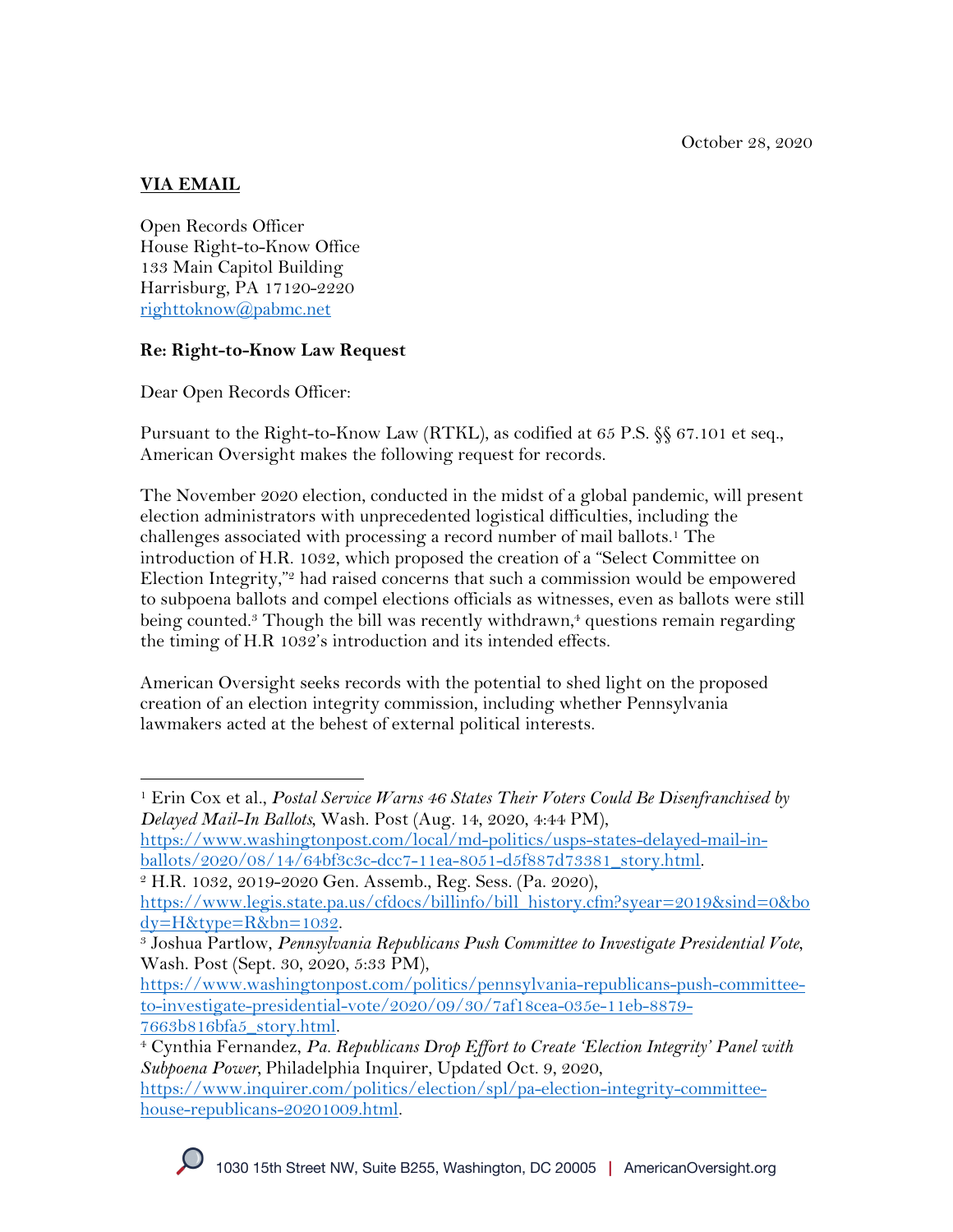### **Requested Records**

American Oversight requests that your office produce the following records within five business days:

All email communications (including emails, complete email chains, calendar invitations, and attachments thereto) sent by Rep. Everett or his Legislative Aide, Kathy Koch to any of the entities specified below regarding election administration or the proposed creation of an "election integrity" commission.

#### Specified Entities:

- a. American Civil Rights Union (@theacru.org)
- b. Election Law Center (@electionlawcenter.com)
- c. Heritage Foundation (@heritage.org or @heritageaction.com)
- d. Honest Elections Project (@honestelections.org)
- e. Judicial Watch (@judicialwatch.org)
- f. Public Interest Legal Foundation  $(Q_{\text{public}interestlegal.org)$
- g. True the Vote  $(Q)$ truethevote.org)
- h. The Republican National Committee ( $(\partial_{\alpha}g_{\alpha})$  com or  $(\partial_{\alpha}g_{\alpha})$
- i. America First Action (@a1apac.org)
- j. Donald J. Trump for President Campaign (@donaldtrump.com, @donaldjtrump.com, @donaldtrumpvictory.com)
- k. U.S. Department of Justice (usdoj.gov)
- l. U.S. Department of Homeland Security (dhs.gov)

In an effort to accommodate your office and reduce the number of potentially responsive records to be processed and produced, American Oversight has limited its request to emails sent by Rep. Everett or Ms. Koch. To be clear, however, American Oversight still requests that complete email chains be produced, displaying both sent and received messages. This means, for example, that both Rep. Everett's response to an email from a listed entity and the initial received message are responsive to this request and should be produced.

Please provide all responsive records from August 1, 2020, through the date the search is conducted.

### **Fee Waiver Request**

In accordance with 65 P.S.  $\S 67.1307(f)(2)$ , American Oversight requests a waiver of fees associated with processing this request for records, because disclosure of the requested information is "in the public interest."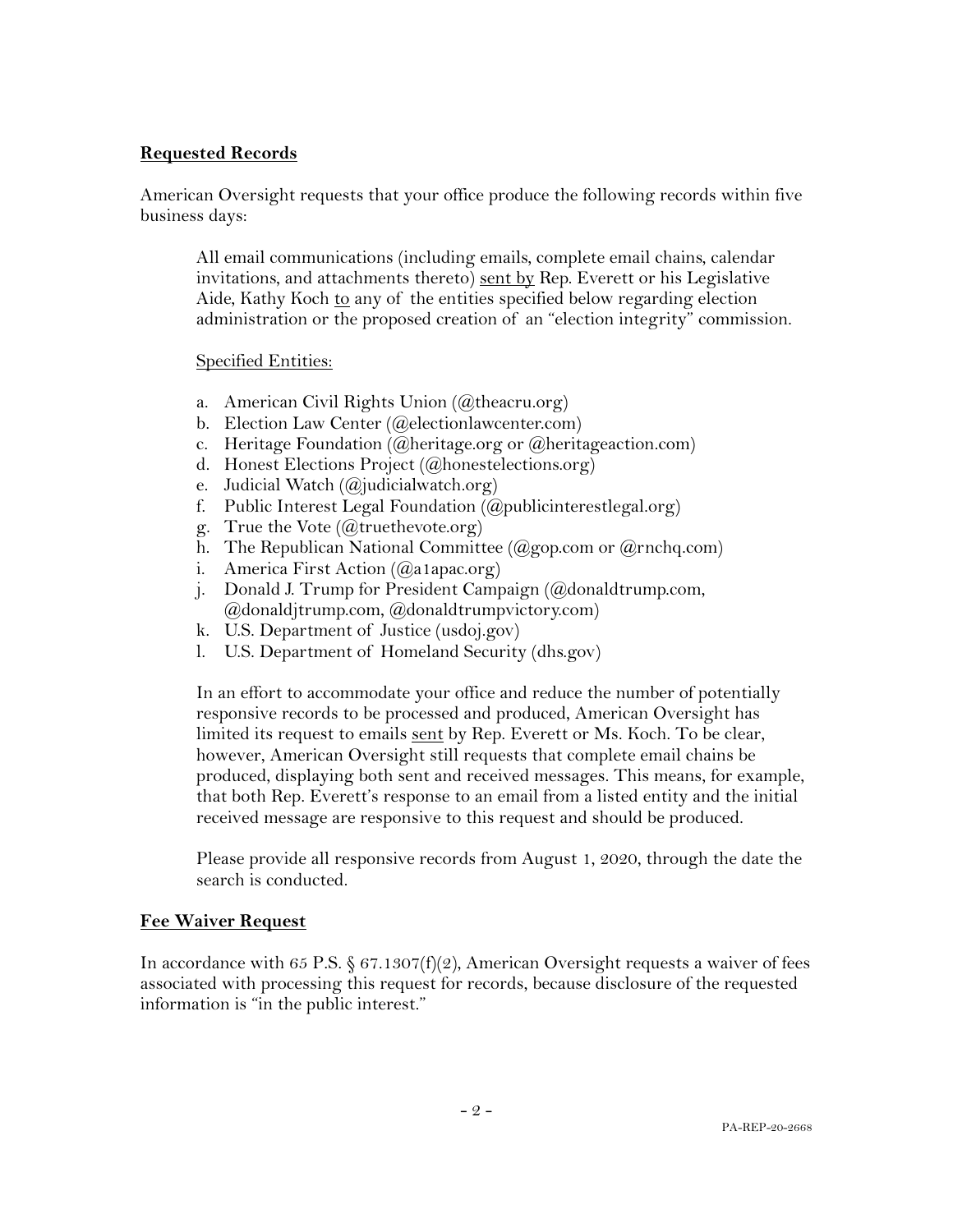The public has a significant interest in the administration of elections in Pennsylvania, especially in light of its electoral significance as a populous swing state. <sup>5</sup> Records with the potential to shed light on this matter would contribute significantly to public understanding of operations of the government, including shedding light on efforts by Pennsylvania lawmakers to investigate, and potentially subpoena, election officials during the voting period of the 2020 election.

American Oversight is committed to transparency and makes the responses agencies provide to open records requests publicly available, and the public's understanding of the government's activities would be enhanced through American Oversight's analysis and publication of these records. American Oversight's mission is to promote transparency in government, to educate the public about government activities, and to ensure the accountability of government officials. American Oversight uses the information gathered, and its analysis of it, to educate the public through reports, press releases, or other media. American Oversight also makes materials it gathers available on its public website and promotes their availability on social media platforms, such as Facebook and Twitter.6

American Oversight has also demonstrated its commitment to the public disclosure of documents and creation of editorial content through regular substantive analyses posted to its website.7 Examples reflecting this commitment to the public disclosure of documents and the creation of editorial content include the posting of records and analysis related to the organization's State Accountability Project covering voting rights issues in various states;<sup>8</sup> posting records and analysis of federal and state governments'

<sup>5</sup> *See, e.g.,* Max Greenwood, *Pennsylvania Risks Becoming Center of Election Chaos,* The Hill (Sept. 27, 2020, 6:10 AM), https://thehill.com/homenews/campaign/518300pennsylvania-risks-becoming-center-of-election-chaos; Jonathan Lemire et al., *Trump Shifts Focus to Pennsylvania to Shore Up Reelection,* Associated Press, Sept. 26, 2020, https://apnews.com/article/election-2020-virus-outbreak-pennsylvania-electionsarchive-5d4ec6296a36069838ec02b151ebe726.<br><sup>6</sup> American Oversight currently has approximately 15,600 page likes on Facebook and

<sup>106,200</sup> followers on Twitter. American Oversight, Facebook,

https://www.facebook.com/weareoversight/ (last visited Oct. 27, 2020); American Oversight (@weareoversight), Twitter, https://twitter.com/weareoversight (last visited Oct. 27, 2020).

<sup>7</sup> *See generally News*, American Oversight, https://www.americanoversight.org/blog. 8 *See generally State Accountability Project*, American Oversight,

https://www.americanoversight.org/areas\_of\_investigation/state-local-investigations; *see, e.g.*, *State Government Contacts with Voting-Restriction Activists,* American Oversight, https://www.americanoversight.org/investigation/state-government-contacts-withvoting-restriction-activists; *Georgia's Voting Machines and Election Security*, American Oversight, https://www.americanoversight.org/investigation/georgias-votingmachines-and-election-security.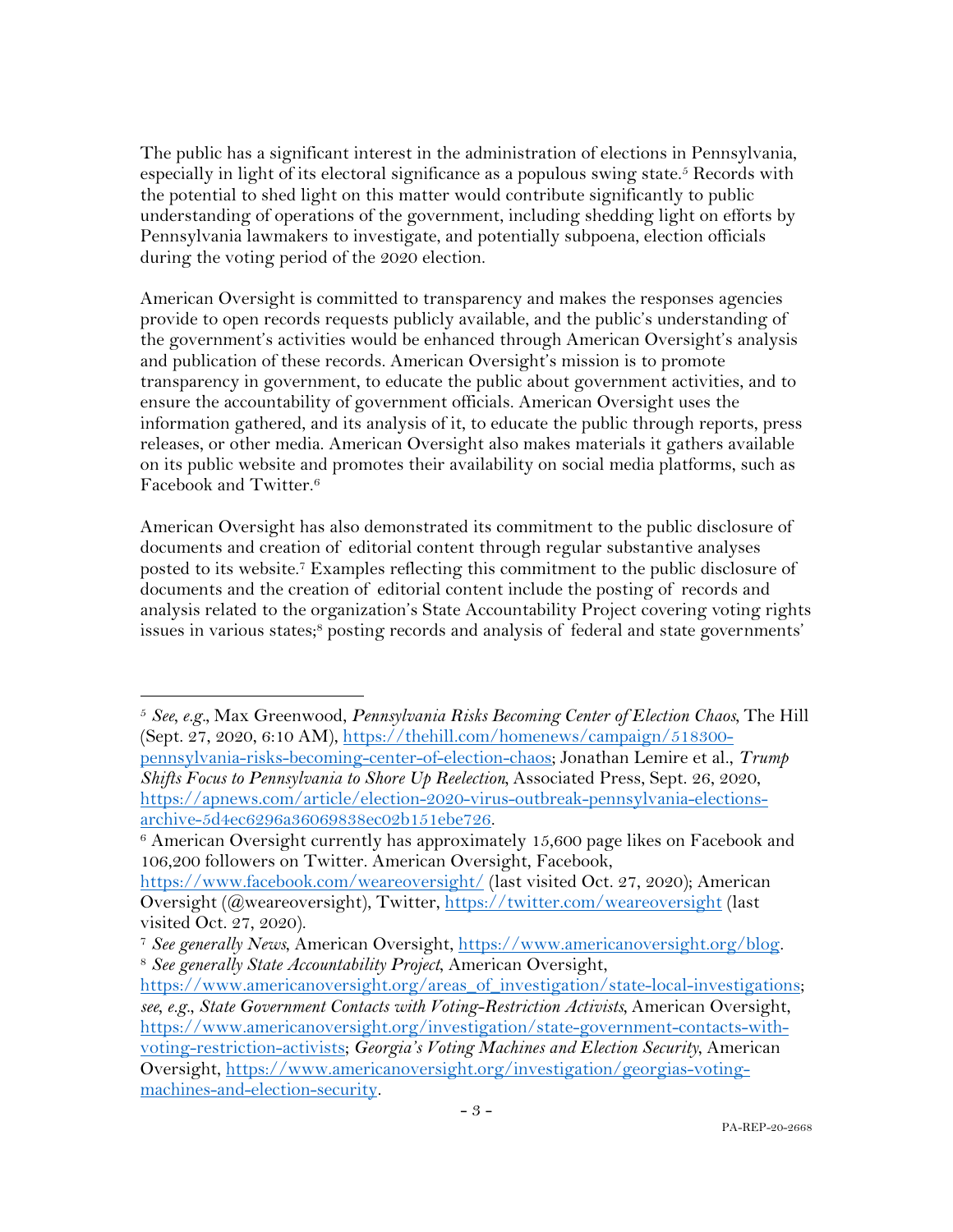responses to the Coronavirus pandemic; <sup>9</sup> posting records received as part of American Oversight's "Audit the Wall" project to gather and analyze information related to the Trump administration's proposed construction of a barrier along the U.S.-Mexico border, and analyses of what those records reveal;<sup>10</sup> and the posting of records related to an ethics waiver received by a senior Department of Justice attorney and an analysis of what those records demonstrated regarding the Department's process for issuing such waivers.<sup>11</sup>

Finally, this request is primarily and fundamentally for non-commercial purposes. As a  $501(c)(3)$  nonprofit, American Oversight does not have a commercial purpose and the release of the information requested is not in American Oversight's financial interest.

Accordingly, American Oversight qualifies for a fee waiver.

## **Guidance Regarding the Search & Processing of Requested Records**

In connection with its request for records, American Oversight provides the following guidance regarding the scope of the records sought and the search and processing of records:

▪ Our request for records includes any attachments to those records or other materials enclosed with those records when they were previously transmitted. To the extent that an email is responsive to our request, our request includes all

https://www.americanoversight.org/wisconsin-documents-offer-window-into-earlyuncertainty-over-covid-19; *In the Documents: Florida Health Department Efforts to Suppress Release of Coronavirus Records*, American Oversight,

https://www.americanoversight.org/in-the-documents-florida-health-departmentefforts-to-suppress-release-of-coronavirus-records. 10 *See generally Audit the Wall*, American Oversight,

<sup>9</sup> *See, e.g.*, *The Trump Administration's Response to Coronavirus*, American Oversight, https://www.americanoversight.org/investigation/the-trump-administrationsresponse-to-coronavirus; *Tulsa Health Officials Initially Estimated Trump Rally Would Directly Lead to 2 to 9 Deaths*, American Oversight,

https://www.americanoversight.org/tulsa-health-officials-initially-estimated-trumprally-would-directly-lead-to-2-to-9-deaths; *Wisconsin Documents Offer Window into Early Uncertainty over COVID-19*, American Oversight,

https://www.americanoversight.org/investigation/audit-the-wall; *see, e.g.*, *Border Wall Investigation Report: No Plans, No Funding, No Timeline, No Wall*, American Oversight, https://www.americanoversight.org/border-wall-investigation-report-no-plans-no-

funding-no-timeline-no-wall. 11 *DOJ Records Relating to Solicitor General Noel Francisco's Recusal*, American Oversight, https://www.americanoversight.org/document/doj-civil-division-response-noel-

francisco-compliance; *Francisco & the Travel Ban: What We Learned from the DOJ Documents*, American Oversight, https://www.americanoversight.org/francisco-thetravel-ban-what-we-learned-from-the-doj-documents.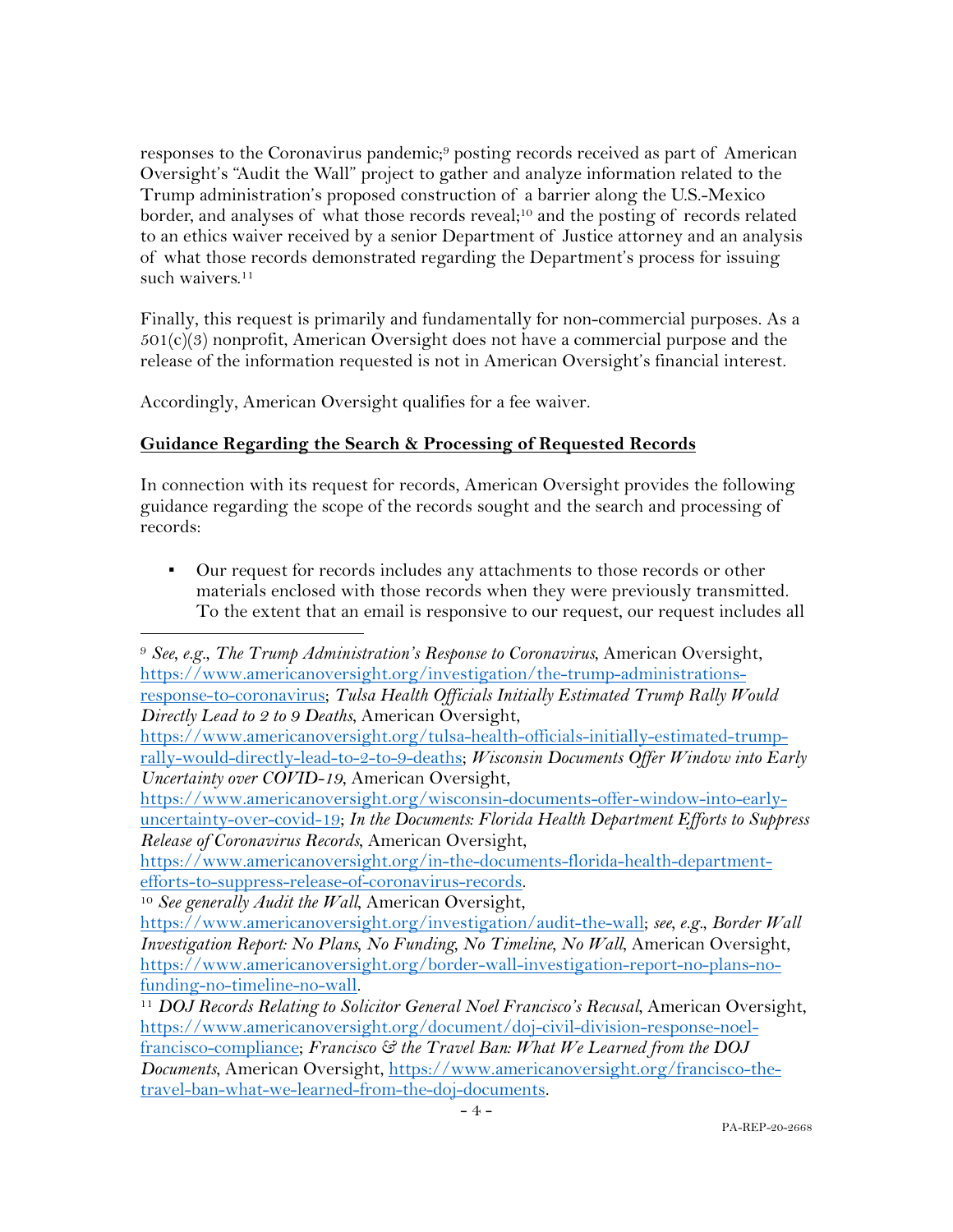prior messages sent or received in that email chain, as well as any attachments to the email.

- Please search all relevant records or systems containing records regarding agency business. Do not exclude records regarding agency business contained in files, email accounts, or devices in the personal custody of your officials, such as personal email accounts or text messages. Records of official business conducted using unofficial systems or stored outside of official files are subject to the Rightto-Know Law.12
- In the event some portions of the requested records are properly exempt from disclosure, please disclose any reasonably segregable non-exempt portions of the requested records under 65 P.S. § 67.706. If a request is denied in whole, please state specifically why it is not reasonable to segregate portions of the record for release.
- Please take appropriate steps to ensure that records responsive to this request are not deleted by the agency before the completion of processing for this request. If records potentially responsive to this request are likely to be located on systems where they are subject to potential deletion, including on a scheduled basis, please take steps to prevent that deletion, including, as appropriate, by instituting a litigation hold on those records.

### **Conclusion**

If you have any questions regarding how to construe this request for records or believe that further discussions regarding search and processing would facilitate a more efficient production of records of interest to American Oversight, please do not hesitate to contact American Oversight to discuss this request. American Oversight welcomes an opportunity to discuss its request with you before you undertake your search or incur search or duplication costs. By working together at the outset, American Oversight and your agency can decrease the likelihood of costly and time-consuming litigation in the future.

Where possible, please provide responsive material in an electronic format by email. Alternatively, please provide responsive material in native format or in PDF format on a USB drive. Please send any responsive material being sent by mail to American Oversight, 1030 15th Street NW, Suite B255, Washington, DC 20005. If it will accelerate release of responsive records to American Oversight, please also provide responsive material on a rolling basis.

We share a common mission to promote transparency in government. American Oversight looks forward to working with your agency on this request. If you do not understand any part of this request, please contact Emma Lewis at

<sup>12</sup> *See, e.g.*, *Barkeyville Borough v. Stearns*, 35 A.3d 91, 95–97 (Pa. Commw. Ct. 2012).